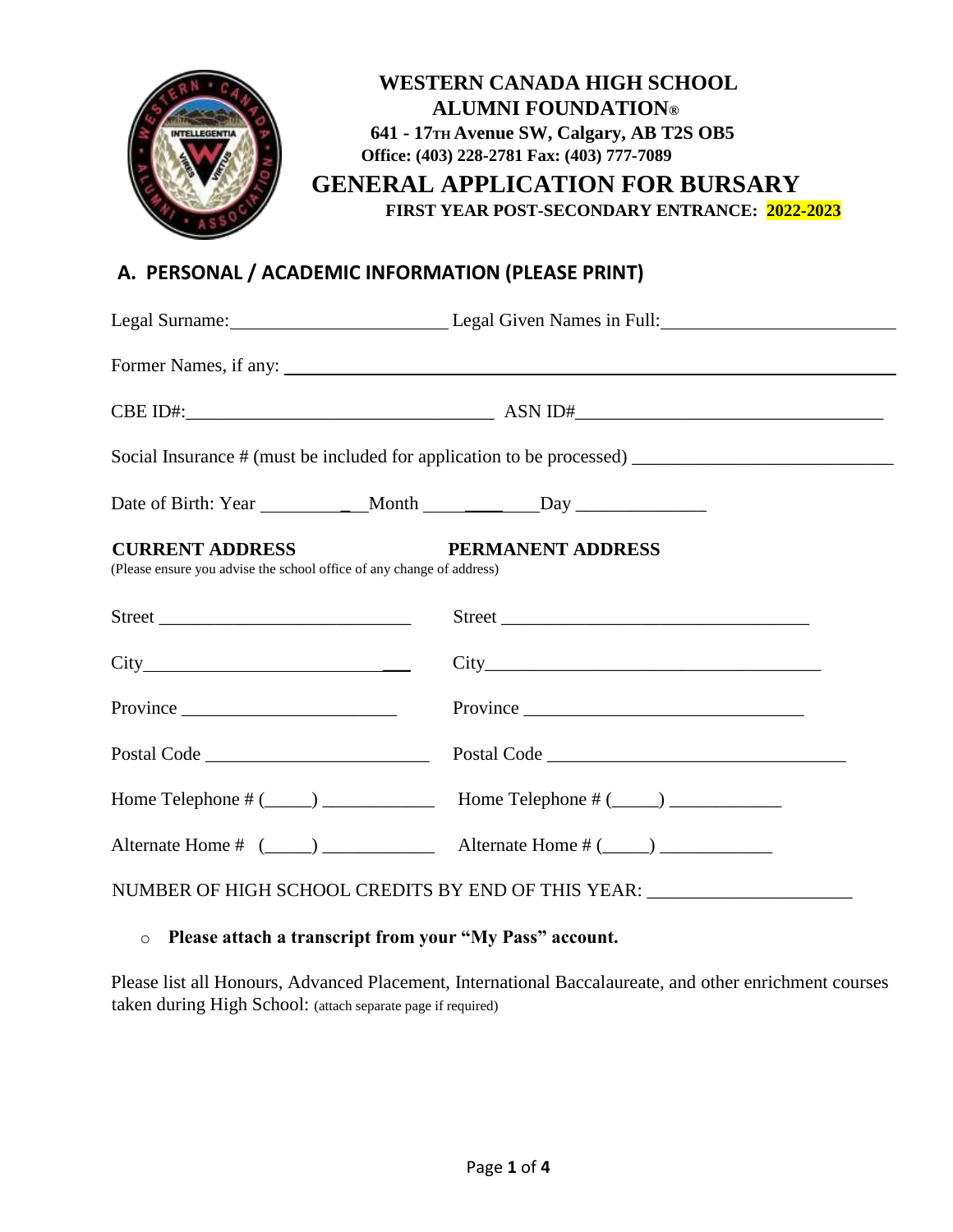# **B. POST-SECONDARY PLANS:**

What post-secondary institution do you plan on attending?

Degree / Certificate / Apprenticeship you plan to pursue:  $\equiv$ 

# *On another sheet of paper, please summarize sections C, D E and F.*

# **C. SCHOOL ACTIVITIES:**

Identify the activities you participated in during each grade, including the capacity in which you were involved and the time commitment. Please include any leadership positions you held and achievements you have made in areas such as citizenship, sports, the arts, etc. You may be required to verify your participation in the activities you have listed.

# **D. COMMUNITY, PERSONAL AND VOLUNTEER ACTIVITIES**

Identify all activities you participated in during each grade, including the capacity in which you were involved and the time commitment. Include any leadership positions you held and achievements you have made in areas such as citizenship, sports, the arts, etc. You may be required to verify your participation in the activities you have listed.

# **E. FINANCIAL ASSISTANCE**

Applicants are required to write a brief statement setting forth their need for financial assistance. If applicants are self-supporting, please provide employment income in this section. In addition, please provide any further reasons why this particular bursary would be helpful.

# **F. COMMENTS**

Is there any additional information that will assist us in assessing your application?

#### **G. SELECTION OF RECIPIENTS**

- 1. Application forms must be submitted to the School Scholarship Coordinator (Mr. **Crane**) by **Wednesday, May 1st, 2022.**
- 2. Applications approved by the principal or school scholarship coordinator will be forwarded to the Western Canada High School Alumni Bursary selection committee for final approval and adjudication.
- 3. The personal information contained on this form is collected under the Freedom of Information and Protection of Privacy Act and will be used for the purpose of reviewing the applications to select student recipients for the Western Canada High School Alumni Foundation Legacy Fund. If you have any questions about the collection of this information, please contact the School Scholarship Coordinator for Western Canada High School.
- 4. In order to publicly recognize the recipients of this award and to celebrate the achievement, a consent form is included with this application. The refusal to sign the consent form will not prejudice the consideration of the student's application for this bursary.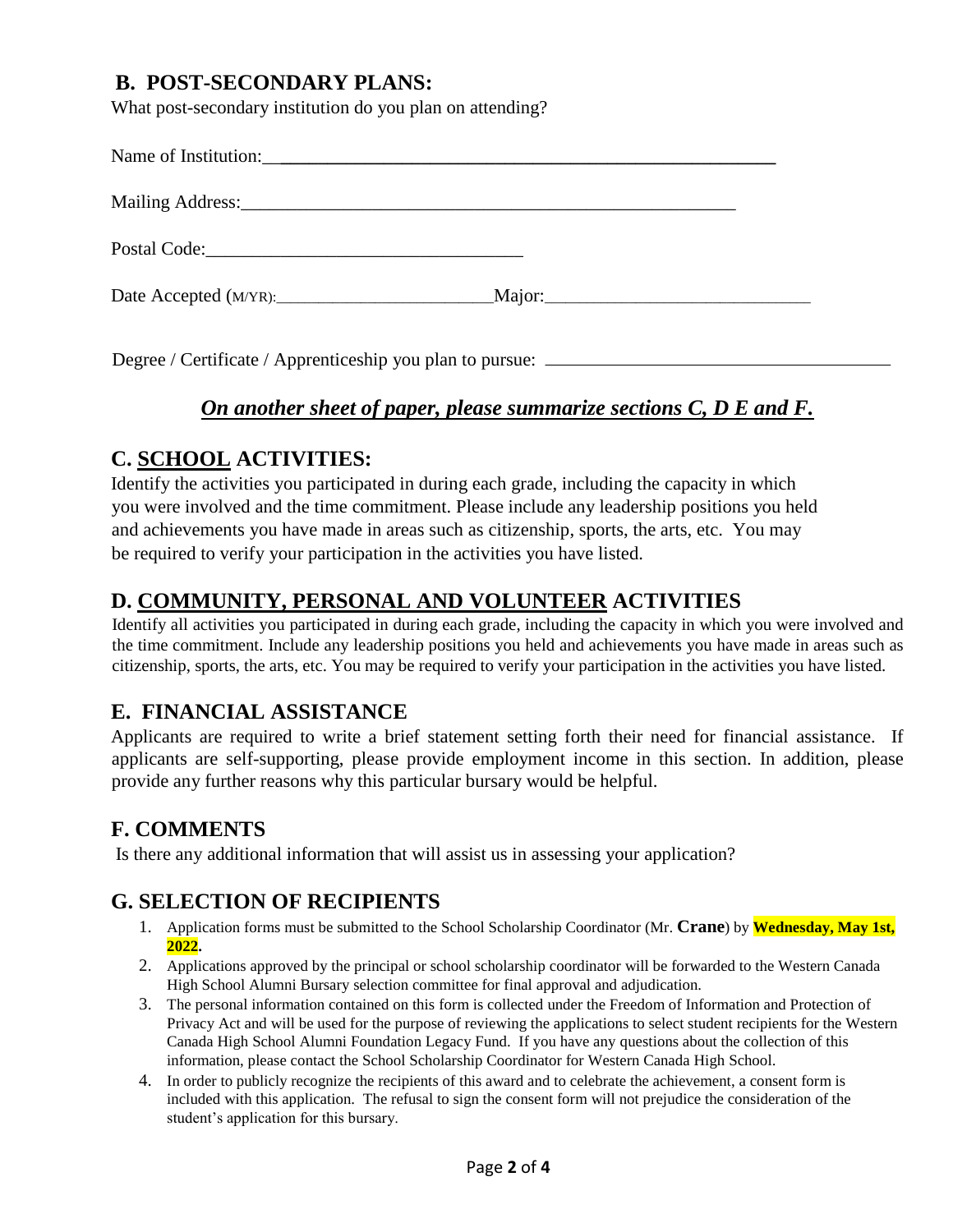# **H. PAYMENT OF BURSARY**

- 1. Bursaries recipients will receive written notification from The Western Canada High School Alumni Foundation at the awards ceremony in June.
- 2. This bursary will be paid out of The Western Canada High School Alumni Foundation Legacy Fund directly to the post-secondary institution.
- 3. Bursary recipients must provide confirmation of acceptance and enrollment **not later than September 30th** of the year of bursary.
- 4. Failure to provide the required acceptance and enrollment information **may null and void** the bursary.
- 5. Under no circumstance will the money be paid directly to the recipient.

#### **I certify to the best of my knowledge that the above information is correct.**

(This application must be signed)

| Date:                                          |  | Year Month Day |
|------------------------------------------------|--|----------------|
| Signature of applicant:                        |  |                |
| Signature of parent/guardian                   |  |                |
| Signature of Principal/Scholarship Coordinator |  |                |
| <b>STUDENT CHECK LIST:</b>                     |  |                |

- o Social Insurance number provided
- o Alberta Education number provided
- o Full mailing address provided
- o High school transcript enclosed from "My Pass"
- o Attach answers to C, D, E and F
- o Application form signed on page 3
- o *In September, you must provide your University identification number and confirm your major to the School Scholarship Coordinator if you are a bursary recipient*.

#### **PLEASE SUBMIT YOUR COMPLETED APPLICATION DIRECTLY TO THE SCHOOL SCHOLARSHIP COORDINATOR OF WESTERN CANADA HIGH SCHOOL**

**(Jeff Crane:** [jdcrane@cbe.ab.ca](mailto:jdcrane@cbe.ab.ca%20)) **) BY MAY 1 st OF YOUR GRADUATING YEAR.**